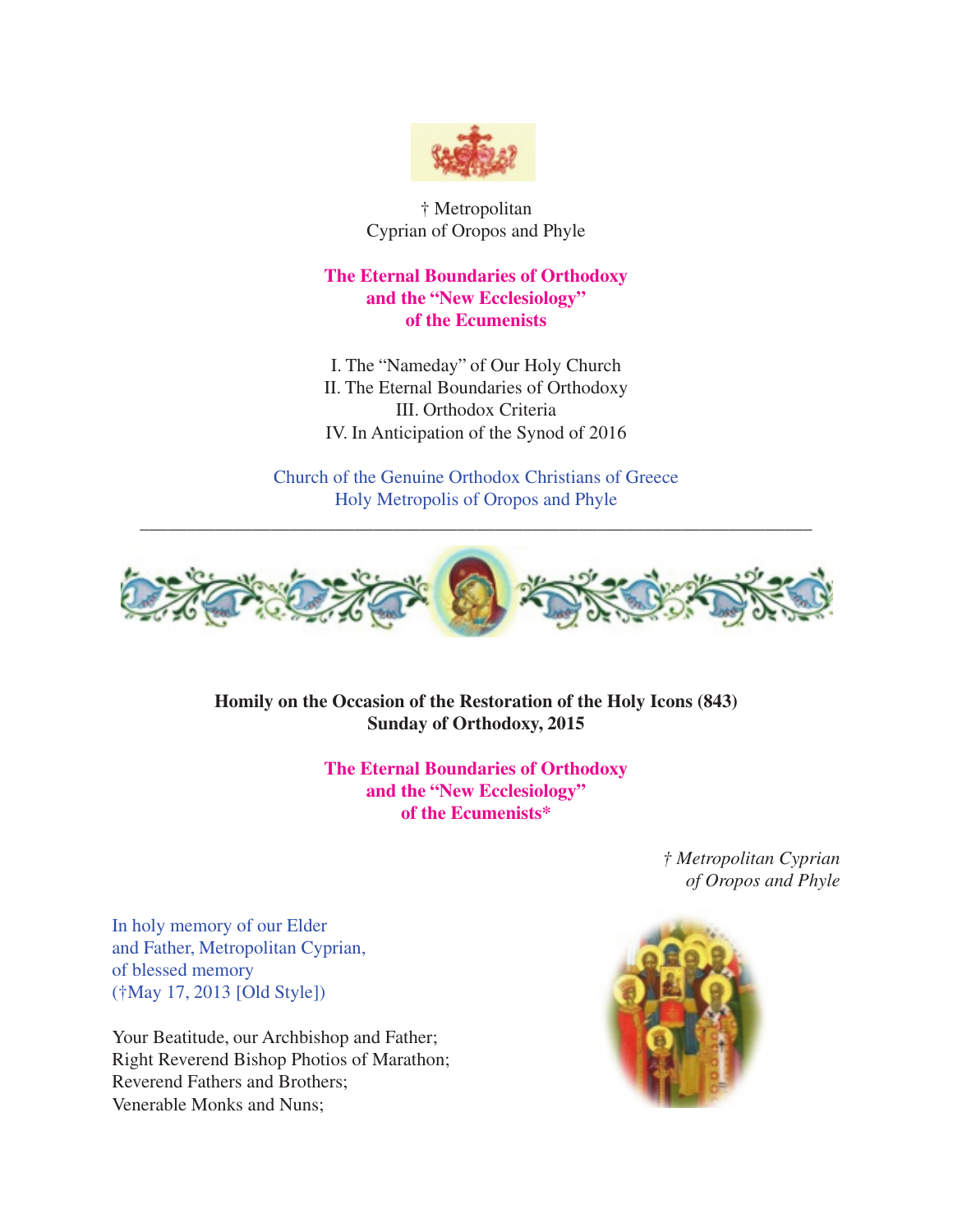### Beloved Brothers and Sisters in Christ:

## I. The "Nameday" of Our Holy Church Glory to God for all things!

Invoking the Grace of the Precious and Life-giving Cross and the protection of the Mother of God, let us pray, I beseech you, at this sacred moment, in the Name of the Father, and of the Son, and of the Holy Spirit, that we may be granted a good word, and also good ears and hearts, for our edification, consolation, and fortification in the Orthodox Confession.

On this radiant day, our Holy Church celebrates her Nameday: the names and adjectives "Orthodoxy" and "Orthodox" have been assigned to the One and only Church of the Apostles and the Fathers.

And the reason for this is evident: it behooves the Orthodox Church to distinguish herself clearly and fully from all of those heterodox Christian communities which think otherwise, that is, differently from and antithetically to our right-believing Most Holy Church.

The adjective "Orthodox" is derived from "ὀρθῶς δοκέω" (to think or believe correctly). This appellation emphasizes the correct belief, the correct attitude ( $\varphi$ ρόνημα), and the correct view concerning the Truth of the Faith that our Holy Church has handed down to us, safeguarded, lived, and proclaimed, for the salvation of the world.

Heresy, cacodoxy, and error have constantly threatened, throughout the centuries, to destroy our Divinely established Church, that is, her unity in right belief and right practice.

It is precisely for this reason that this day has been designated the Feast of Orthodoxy:

it is the festal expression of the Triumph of the right Faith; it is the manifestation of the indestructible power of the Orthodoxy of the Church; it is the Feast of the self-understanding of the Orthodox East.<sup>1</sup>

Today, on this Sunday, the Orthodox Church declares with profound and unshakable conviction that

(she) is not one of many Churches, one that stands on a parallel and equal footing with the many Christian churches that exist today; she is not a partial or fragmentary church; she is not *a* Church, but *the* Church.2

Orthodoxy is Catholic—complete and entire; she is, and is identical with, the One, Holy, Catholic, and Apostolic Church of the Symbol of Faith: the Church which our Savior, the God-Man, founded.

Today, then, the First Sunday of the Fast, our Most Holy Church renews her Confession with the greatest solemnity; she honors her Nameday; she gives thanks to our Lord, Who has kept her garment all-pure and has preserved her as His spotless Bride, as "the Bride of God, an unsullied Virgin Church, snow-white of body, chaste, blameless, and beloved."3

Every heterodox Christian community, through heresy and schism, in essence does not have a name, having lost its true and proper name, since it has rejected the Catholicity and fullness of the right Faith, of Orthodoxy.

Heterodoxy is nameless, bearing false names, and dead in the sight of God, since it has squandered the wealth of Divine Truth and living Orthodoxy:

Thou hast a name that thou livest, and art dead.... Thou sayest, I am rich, and increased with goods, and have need of nothing; and knowest not that thou art wretched, miserable, poor, blind, and naked.4

Beloved Brothers and Sisters in Christ: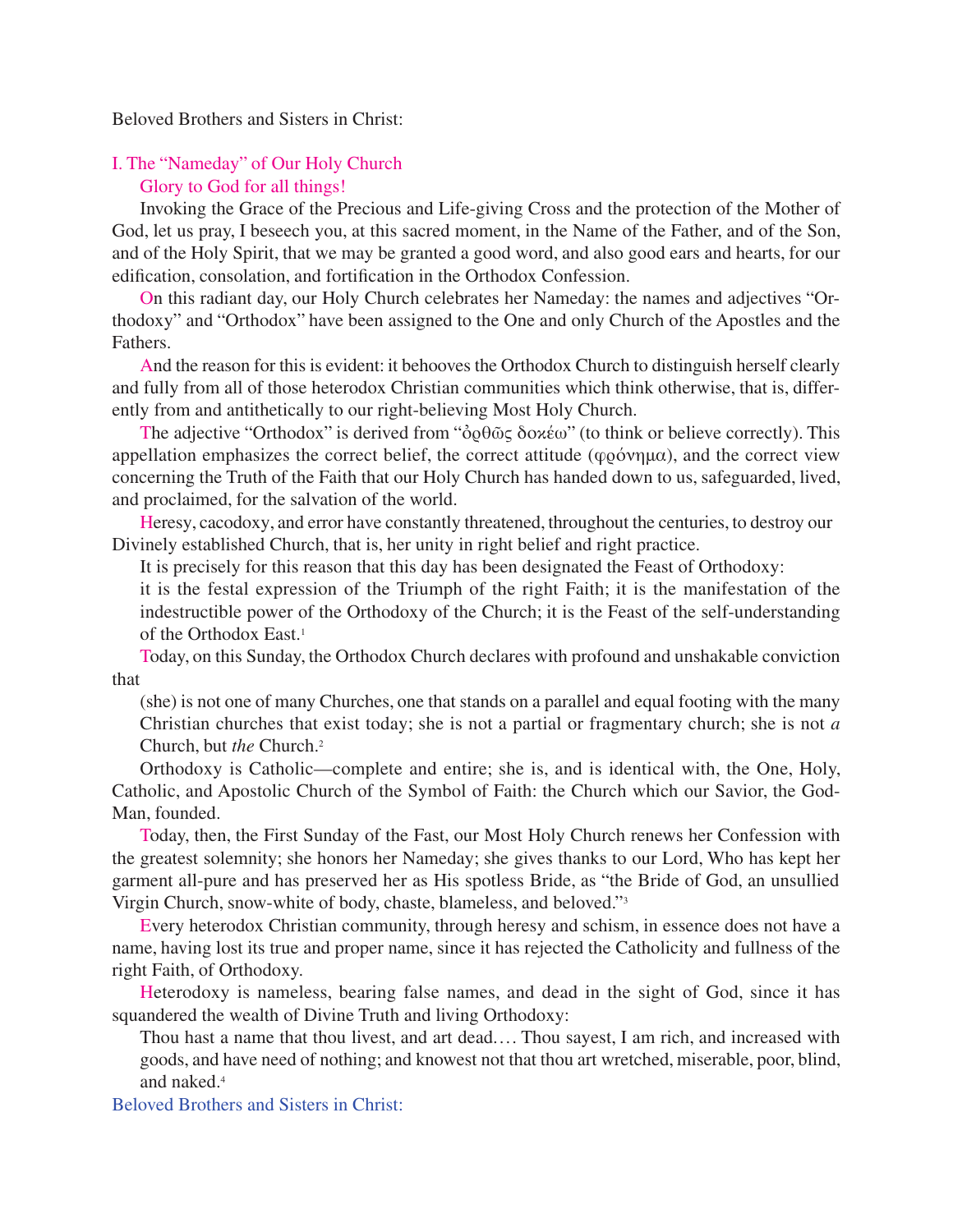### II. The Eternal Boundaries of Orthodoxy

The One and only Church, of which we have been granted the mercy of being members, therefore has a name; and this name, "Orthodoxy," defines the boundaries of our Most Holy Church.

These boundaries, these limits, are, and remain, eternal and immovable: "Move not the eternal boundaries which thy Fathers have set."5

It is her uncompromising attitude and her adherence to these eternal boundaries that have given the name "Orthodoxy" to our Holy Church.

These boundaries were set and marked out by the Holy Prophets, Apostles, Fathers, and Teachers of our Church, who taught and wrote "even as they delivered them unto us, who from the beginning were eyewitnesses and ministers of the Word."6

The perennial mission of Orthodoxy has always been single:

To remain the steadfast yardstick of the boundaries of the Orthodox Faith, which were set once and for all by Holy Scripture and by the Apostolic Tradition preserved by the unanimous witness of the Œcumenical Synods and the Holy Fathers of the Church. 7

In our era, in which syncretistic ecumenism not only confuses but also shifts and demolishes the eternal boundaries between Orthodoxy and heterodoxy, we ought to advert without ceasing to the immovable boundaries of the Church.

We ought to trumpet that wondrous Confession in the "Synodikon" of the Seventh Œcumenical Synod which delineates the eternal boundaries of Genuine Orthodoxy:

As the Prophets have seen, as the Apostles have taught, as the Church hath received, as Her Teachers have expressed in dogmas, as the inhabited earth hath agreed, as Grace hath shone forth, as the Truth hath been demonstrated, as falsehood hath been driven out, as wisdom hath boldly asserted, as Christ decreed, so do we think, so do we speak, so do we preach.... This is the Faith of the Apostles, this is the Faith of the Fathers, this is the Faith of the Orthodox, this is the Faith that sustaineth the inhabited earth. 8

Syncretistic ecumenism, as an expression of a "fearfully divisive and misleading heresy,"<sup>9</sup> cannot possibly maintain that the "new ecclesiology"10 which it preaches, on an individual and also on a collective basis, is this Faith of the Apostles, this Faith of the Fathers, and this Faith of the Orthodox.

The Patristic and Synodal Tradition has established with absolute clarity the eternal boundaries of Orthodoxy, so that it might never be confused with heterodoxy.

#### Beloved Brothers and Sisters in Christ:

### III. Orthodox Criteria

The Orthodox criteria for recognizing Genuine Orthodoxy are made abundantly clear, under the inspiration of the Holy Spirit, by Holy Tradition. They are, in brief, the following, in opposition and contradistinction to the "new ecclesiology"<sup>11</sup> of the "divisive and misleading heresy"<sup>12</sup> of ecumenism.

a. Orthodoxy believes that the One Church of Pentecost has never been divided in time into putative individual churches, segments of the One Church, whereas the Church supposedly remains One, though outside time and history.

b. Orthodoxy does not believe that the Church is

divided into two different entities: on the one hand, the Church in Heaven, outside time, the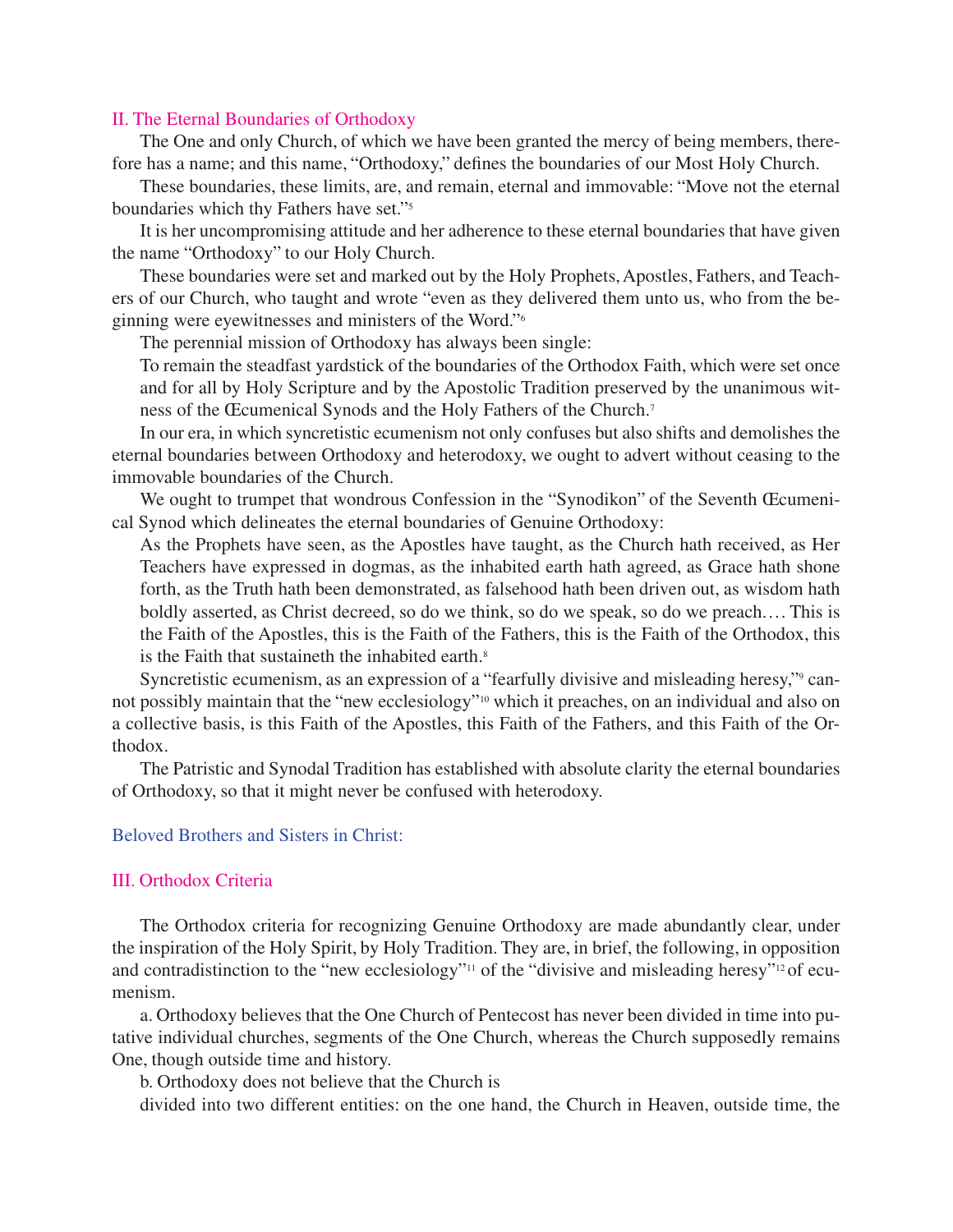only True and Catholic Church; on the other hand, the Church, or rather, the 'churches,' on earth, in time, defective and relative. 13

c. Orthodoxy believes that "just as we could never assert that Christ is divided, so neither could we [accept] that the Church could ever be divided."14

d. Orthodoxy does not accept the theory of the Baptismal unity or of the baptismal boundaries of the Church; nor does it accept that baptism—from whatsoever source it may derive—constitutes the "basis of a new ecumenical brotherhood," the alleged unifying factor, the mystical bond, between Christians, even though they differ with regard to doctrinal beliefs.

e. Orthodoxy believes that the bond and unity between Apostolic teaching, Apostolic Succession, and the Holy Mysteries is indissoluble, and that the Mysteriological basis of communion in Christ exists in all of the Mysteries, which are united in a common Faith, in a common life, in a common Cup, and in a common Priesthood.

f. It is impossible for Orthodoxy to make a distinction between the "Christ of the Church" and the "Christ of other churches," such churches differing doctrinally from one another, or to believe in any such distinction. It is also impossible for Orthodoxy to believe in a "Christ of the Mysteries," in which mysteries divided churches can participate.

g. Orthodoxy does not believe that there exist two kinds of ecclesiastical unity: a partial or imperfect kind and a full kind, the former supposedly uniting with Christ through baptism, but not with the One True Church, and the latter supposedly offering fullness of Truth and communion.

h. Orthodoxy believes that the Grace of the Holy Spirit does act outside her charismatic, visible, and canonical boundaries, which assuredly coincide and are, in fact, identical, though not by sanctifying, illumining, and effecting salvation, but rather "by prompting those outside the Church to repent and return to the Truth and Catholicity of the One Church."15

#### Beloved Brothers and Sisters in Christ:

#### IV. In Anticipation of the Synod of 2016

The announcement of a date for the convocation by the innovating ecumenists of the so-called "Holy and Great Synod" on Pentecost of 2016 has already given rise to considerable discussions, anxieties, and soul-searching. 16

What this amounts to is a Synod with a patently ecumenist outlook, the assignment of dogmatic status to a "new ecclesiology," the ecclesiological heresy of ecumenism, and the normalization of all of its manifestations and deviations at a theoretical and at a practical level. It will unquestionably be a false synod.

It is incumbent upon us, in view of this tragedy, to be alacritous:

with thanksgiving to our Lord for granting us the mercy of being Orthodox and of belonging to the Genuine Orthodox Church;

with self-reproach and repentance, since we, too, are at risk of forsaking the Faith and falling away therefrom;

with reverence and confidence in our Shepherds, for "those charged with guarding the Faith know what needs to be done";

with prayer for our erring brothers and sisters, since there exist among them many who are well-intentioned and disquieted;

with love and Orthopraxy, for in this way they will give serious thought to the matter and be at-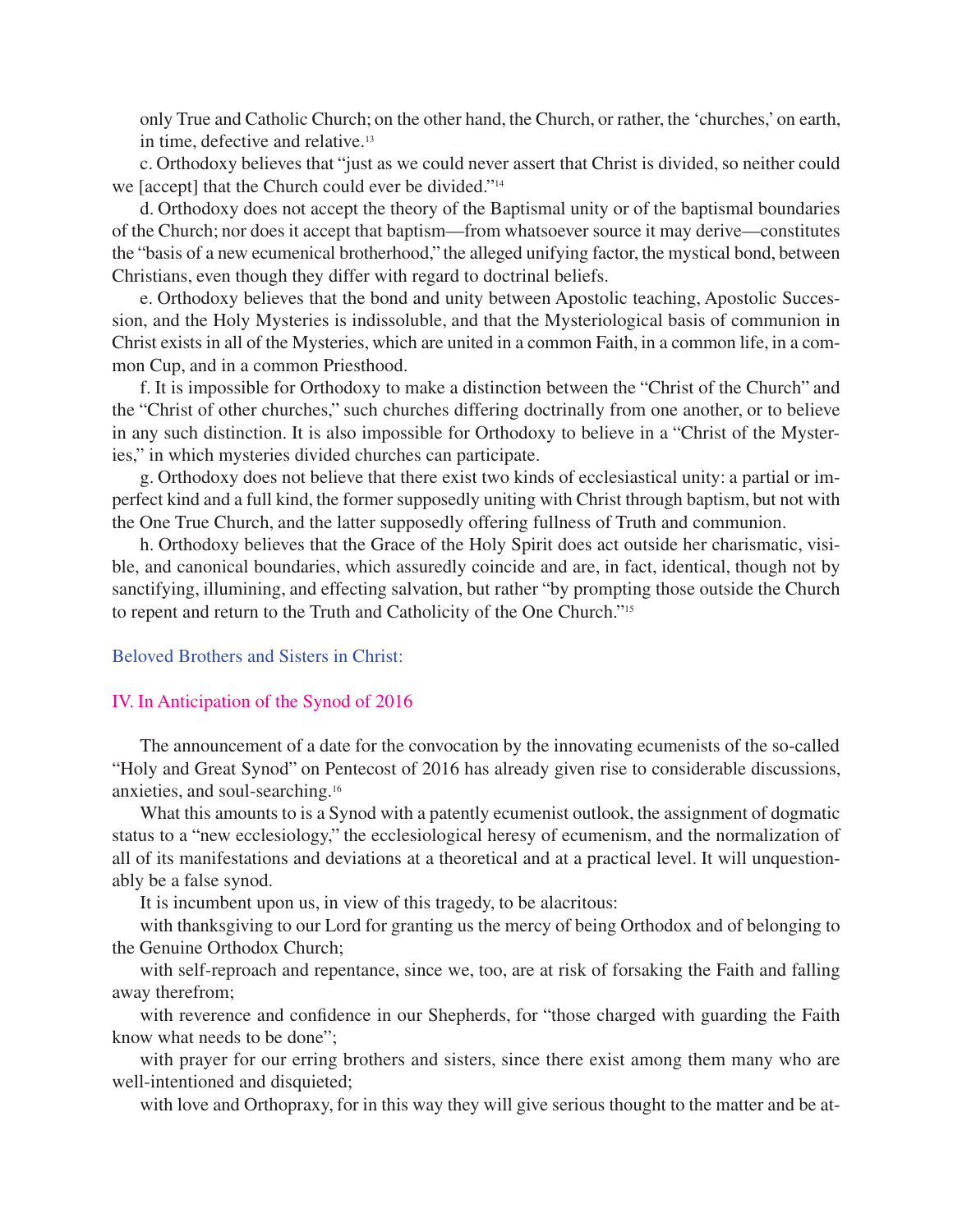tracted to Genuine Orthodoxy.

\* \* \*

I will conclude with a reminder that "Orthodoxy" signies correct, innovation-free, and genuine belief, right Faith; however, it also means right glorification, that is, genuine, true, and fitting hymnody, praise, and worship of God.

This is the essence of Orthodoxy: a reciprocal relationship between right Faith and right practice. The Truth of our Faith produces right practice, and the rightness of our pratice leads us to, and confirms us in, the Truth of the Faith:

# **Right Faith and right practice: behold the two precious pillars upon which the entire edifice of Orthodoxy is unshakably supported. 17**

• To the glory of the Father, and of the Son, and of the Holy Spirit, the One and Indivisible Trinity, the only True God, unto Whom are due worship and thanksgiving. Amen!



I thank you!

**Notes** 

\*A homily delivered at the concelebrated Hierarchical Liturgy on the Sunday of Orthodoxy, February 16, 2015 (Old Style), at the Church of St. Paraskeve, in Monasteraki, Athens.

1.Andreas Theodorou, *Ἡ Oὐσία τῆς Ὀρθοδοξίας* (The essence of Orthodoxy), 2nd ed. (Athens: "Parousia," 1998), pp. 18ff.

2. *Ibid.*

3. St. Methodios of Olympos, *Banquet of the Ten Virgins, or Concerning Purity*, Discourse 11 (Psalm), *Patrologia Græca*, Vol. XVIII, col. 212CD.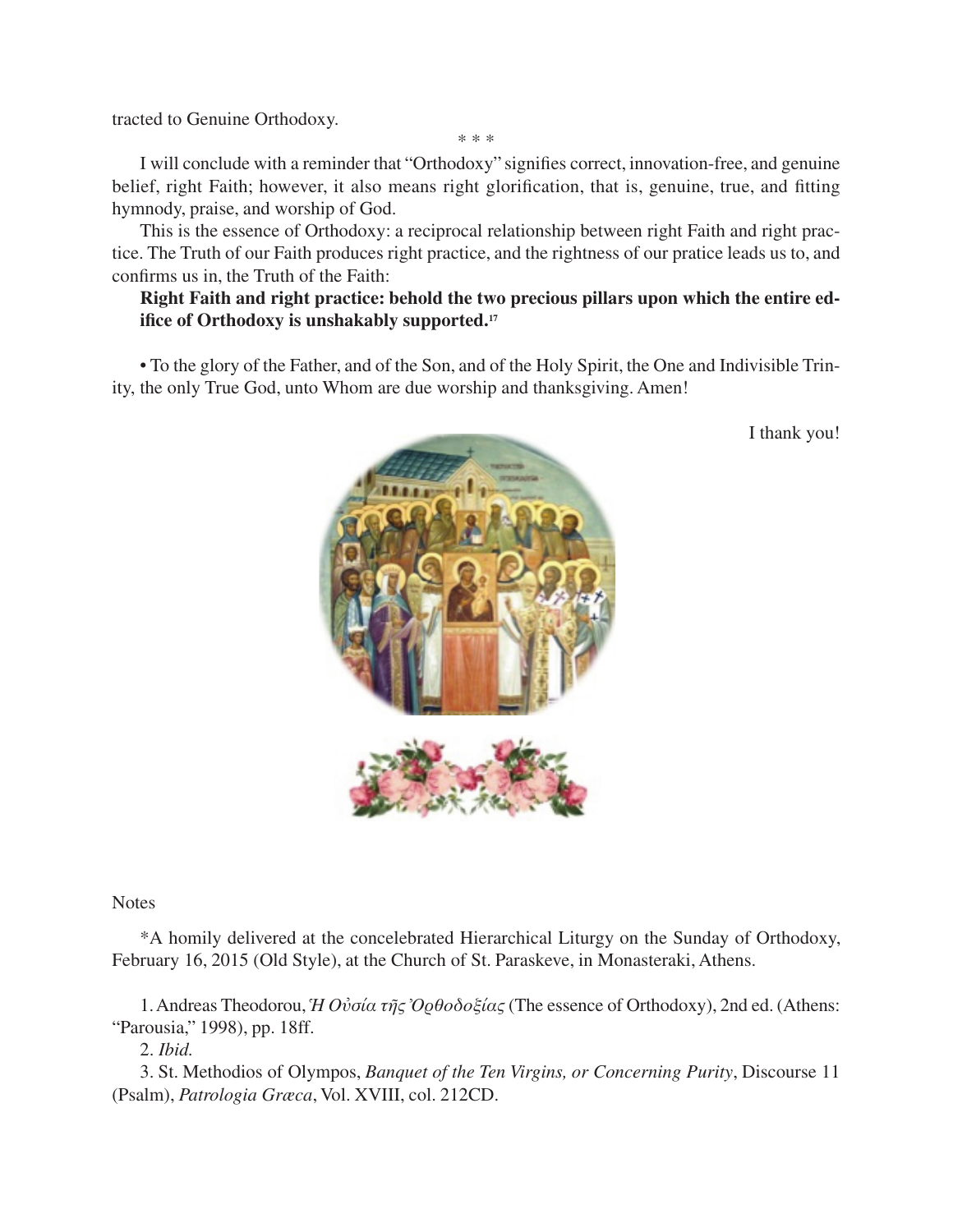4. Revelation 3:1, 17 (to the "Angels" of Sardis and Laodicæa).

5. Proverbs 22:28.

6. *Cf*. St. Luke 1:2.

7. Archimandrite Spyridon S. Bilales, *Ὀρθοδοξία καὶ Παπισμός* (Orthodoxy and Papism) (Athens: Ekdoseis "Orthodoxou Typou," 1969), Vol. I, p. 17.

8. "*Synodikon* of the Holy and Œcumenical Seventh Synod in Defense of Orthodoxy," in *Tριῴδιον Κατανυκτικόν* (Athens: Ekdoseis "Phos," 1987), p. 157a.

9. Metropolitan Hierotheos, "B΄ Bατικανὴ Σύνοδος - Ἡ νέα θεολογία καὶ ἡ νέα ἐκκλησιολογία της" (The Second Vatican Council: its new theology and new ecclesiology), *Ἐκκλησιαστικὴ Παρέμβαση*, No. 220 (November 2014), p. 10.

• The basic ideas of our homily are drawn from this article, which is a rather lengthy presentation of the dissertation of Protopresbyter Peter Heers, "Ἡ ἐκκλησιολογικὴ ἀναθεώρηση τῆς B΄ Bατικανῆς Συνόδου-Mία ὀρθόδοξη διερεύνηση τοῦ Bαπτίσματος τῆς Ἐκκλησίας κατὰ τὸ Διάταγμα περὶ Oἰκουμενισμοῦ" (The ecclesiological reassessment of the Second Vatican Council: an Orthodox examination of the Baptism of the Church according to the "Decree on Ecumenism").

• The most important and truly revealing point in this presentation is the author's acknowledgement that "there are Orthodox theologians who are inspired by the decisions of Vatican II" and that "we are aware of certain Orthodox ecumenists—Hierarchs and theologians—who are animated by the same ideas of ecclesiology and baptismal theology—that is, they express themselves in almost identical terms—as those found in the documents of the Second Vatican Council and of contemporary Roman Catholic theology" (*ibid*., pp. 1-2, 10).

• See also the important article, "Ἡ B΄ Bατικανὴ Σύνοδος ἐν ὄψει τῆς μελλούσης Πανορθοδόξου Συνόδου" (The Second Vatican Council in view of the forthcoming Pan-Orthodox Synod), *Ὁ Ὅσιος Γρηγόριος*, No. 39 (2014), pp.154-166, and "Ἡ B΄ Bατικανὴ Σύνοδος καὶ ἡ Ὀρθόδοξος Ἐκκλησία" (The Second Vatican Council and the Orthodox Church), *Ἐπίσκεψις*, No. 755 (October 31, 2013), pp. 18-22 (a communiqué from the international congress at Chambésy, October 17-18, 2013).

10. See the declaration, "Ἡ νέα ἐκκλησιολογία τοῦ Oἰκουμενικοῦ Πατριάρχου κ. Bαρθολομαίου" (The new ecclesiology of Œcumenical Patriarch Bartholomew), *Ὀρθόδοξος*  $T\acute{\nu}\pi\omicron\varsigma$ , No. 2047 (November 28, 2014), p. 4; see also http://www.theodromia.gr/A9455A79.el.aspx. 11. *Ibid.*

12. Metropolitan Hierotheos, "B΄ Bατικανὴ Σύνοδος," p. 10.

13. An Orthodox Priest, "Tὰ προσφάτως διαδραματισθέντα στὴν Ἁγία Πόλι καὶ τὸ ἐκκλησιολογικό τους ὑπόβαθρο" (The recent events in the Holy City [of Jerusalem] and their ecclesiological basis), *Θεοδρομία* (April-June) 2014, pp. 270ff.; see also http://www.impantokratoros.gr/B15881B3.el.aspx.

• This "new ecclesiology," which has correctly and very aptly been characterized as "ecclesiological Nestorianism," is set forth in broad terms at an academic level as follows:

"The Church is one, unique, and united before the Triune God, in Whose Name all of her members are baptized, thus attaining their justification, regardless of which Confession they belong to, united with Christ and with one another in a single body, which cannot be divided into a plurality of bodies.

"The ecclesiastical division that now exists derives from external and earthly factors and not from internal and heavenly ones; it derives from human beings, from their imperfections and sins.